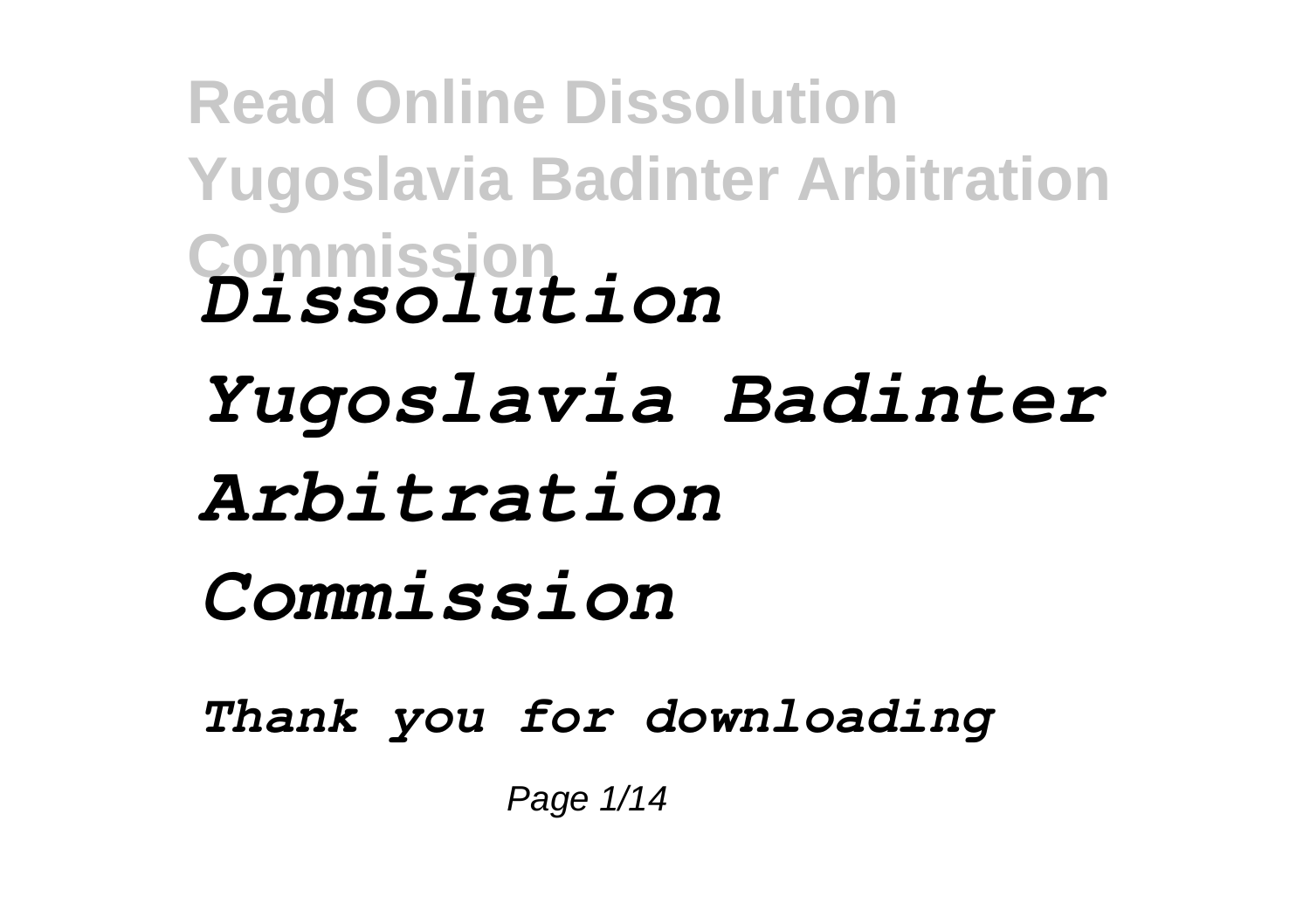**Read Online Dissolution Yugoslavia Badinter Arbitration Commission** *dissolution yugoslavia badinter arbitration commission. As you may know, people have search numerous times for their favorite novels like this dissolution yugoslavia badinter arbitration commission, but* Page 2/14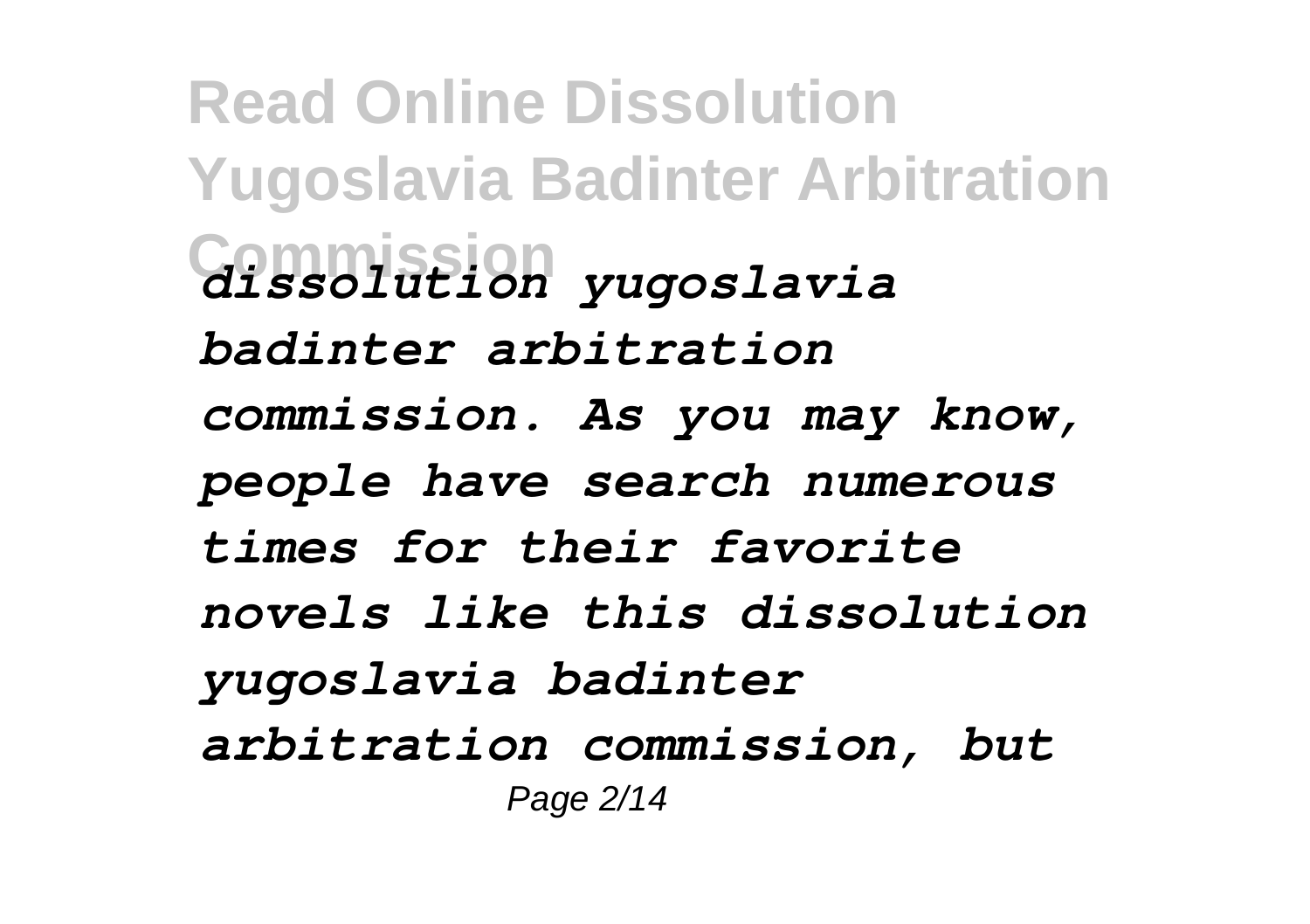**Read Online Dissolution Yugoslavia Badinter Arbitration Commission** *end up in infectious downloads. Rather than enjoying a good book with a cup of coffee in the afternoon, instead they cope with some malicious virus inside their laptop.*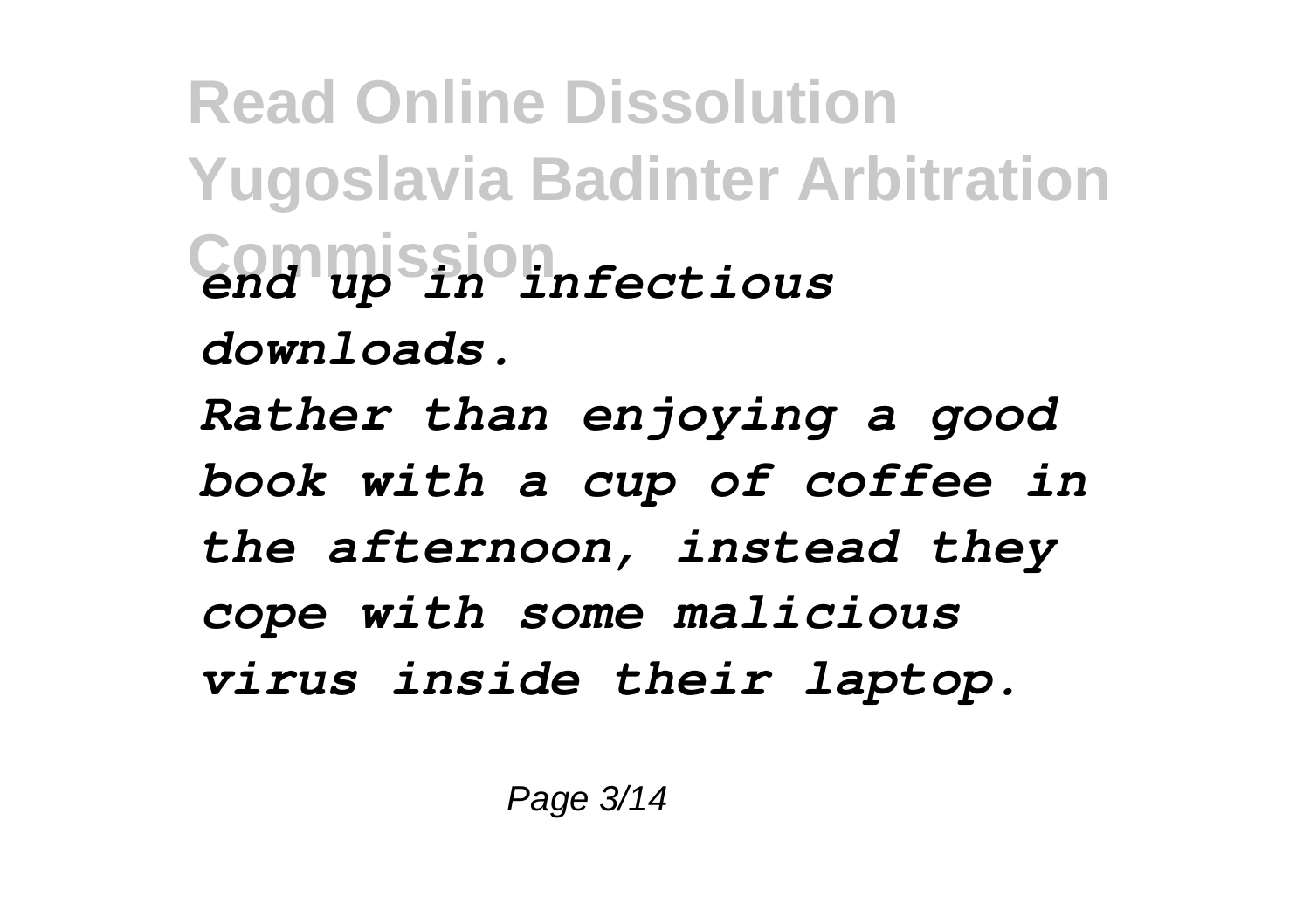**Read Online Dissolution Yugoslavia Badinter Arbitration Commission** *dissolution yugoslavia badinter arbitration commission is available in our book collection an online access to it is set as public so you can download it instantly. Our book servers hosts in* Page 4/14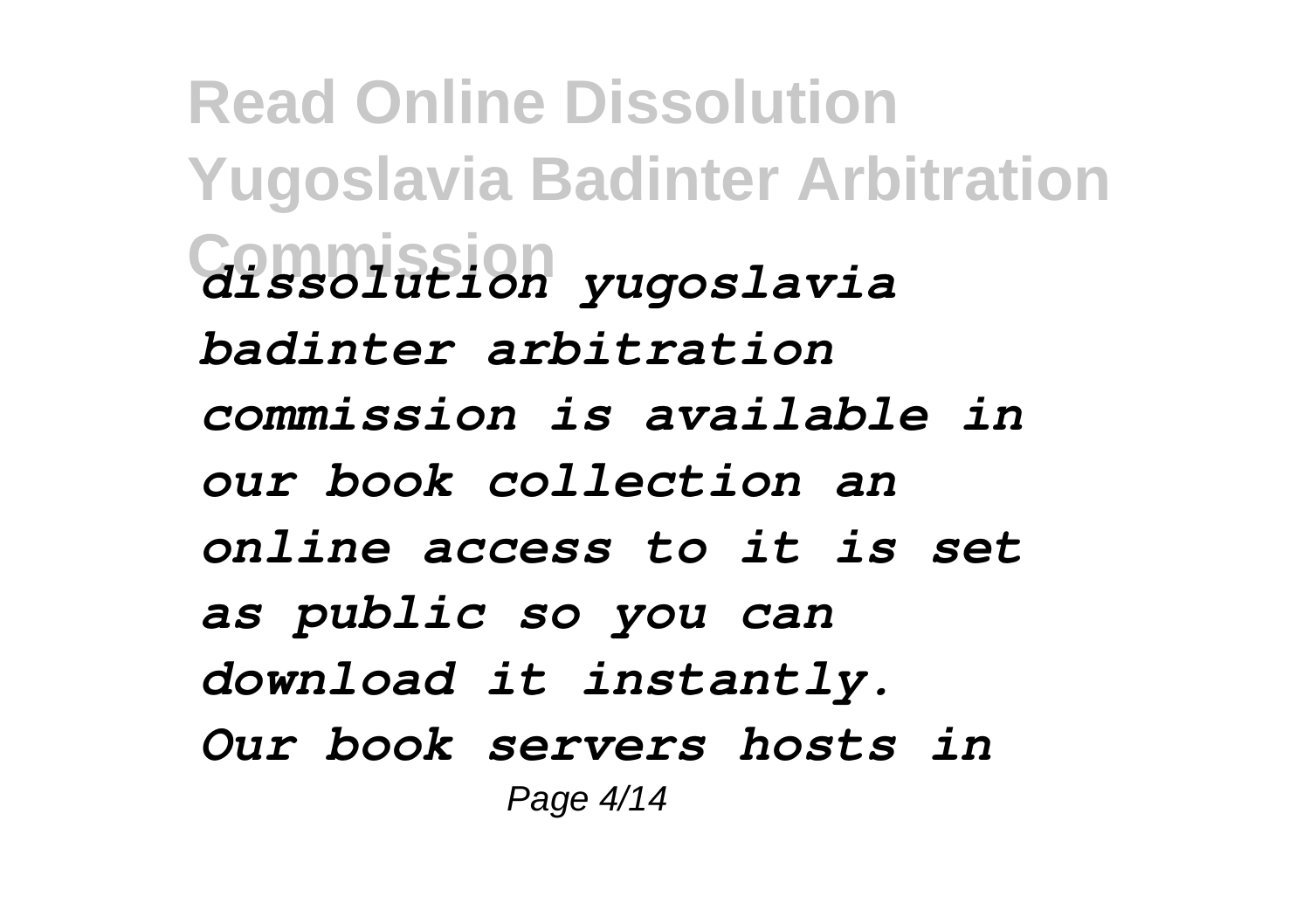**Read Online Dissolution Yugoslavia Badinter Arbitration Commission** *multiple locations, allowing you to get the most less latency time to download any of our books like this one. Merely said, the dissolution yugoslavia badinter arbitration commission is universally compatible with* Page 5/14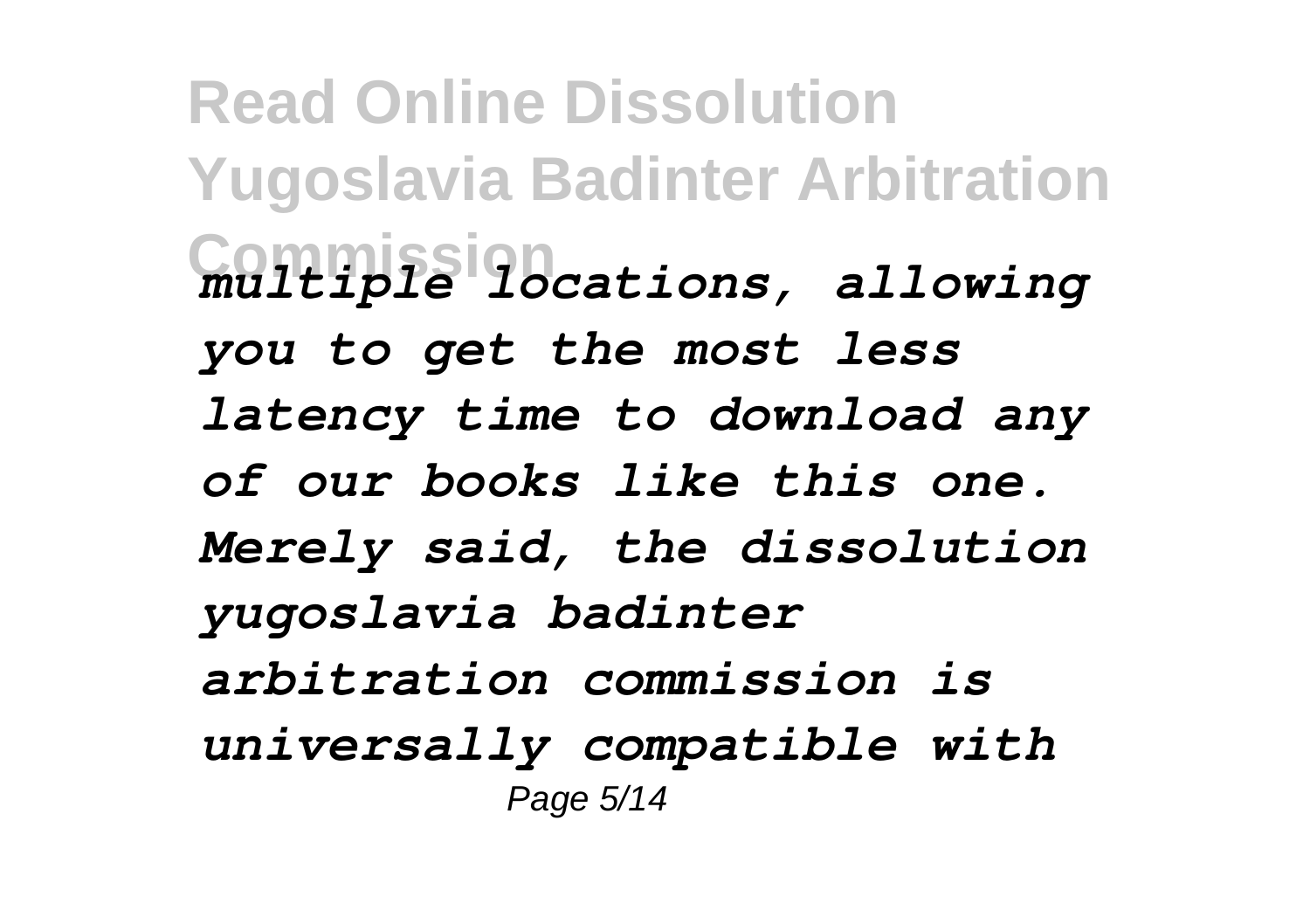**Read Online Dissolution Yugoslavia Badinter Arbitration Commission** *any devices to read*

*The browsing interface has a lot of room to improve, but it's simple enough to use. Downloads are available in dozens of formats, including* Page 6/14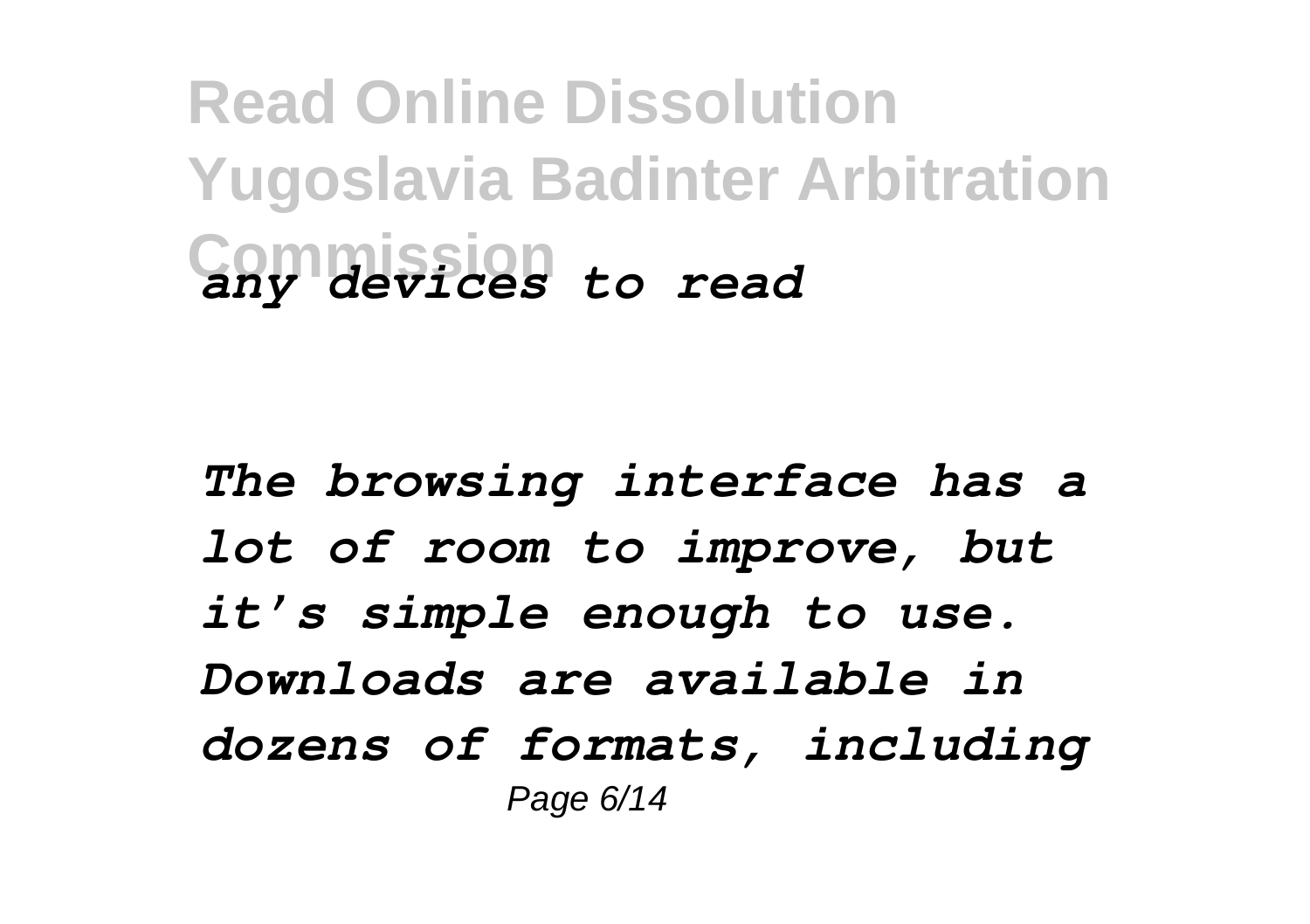**Read Online Dissolution Yugoslavia Badinter Arbitration Commission** *EPUB, MOBI, and PDF, and each story has a Flesch-Kincaid score to show how easy or difficult it is to read.*

## *Lecture 7 subjects of* Page 7/14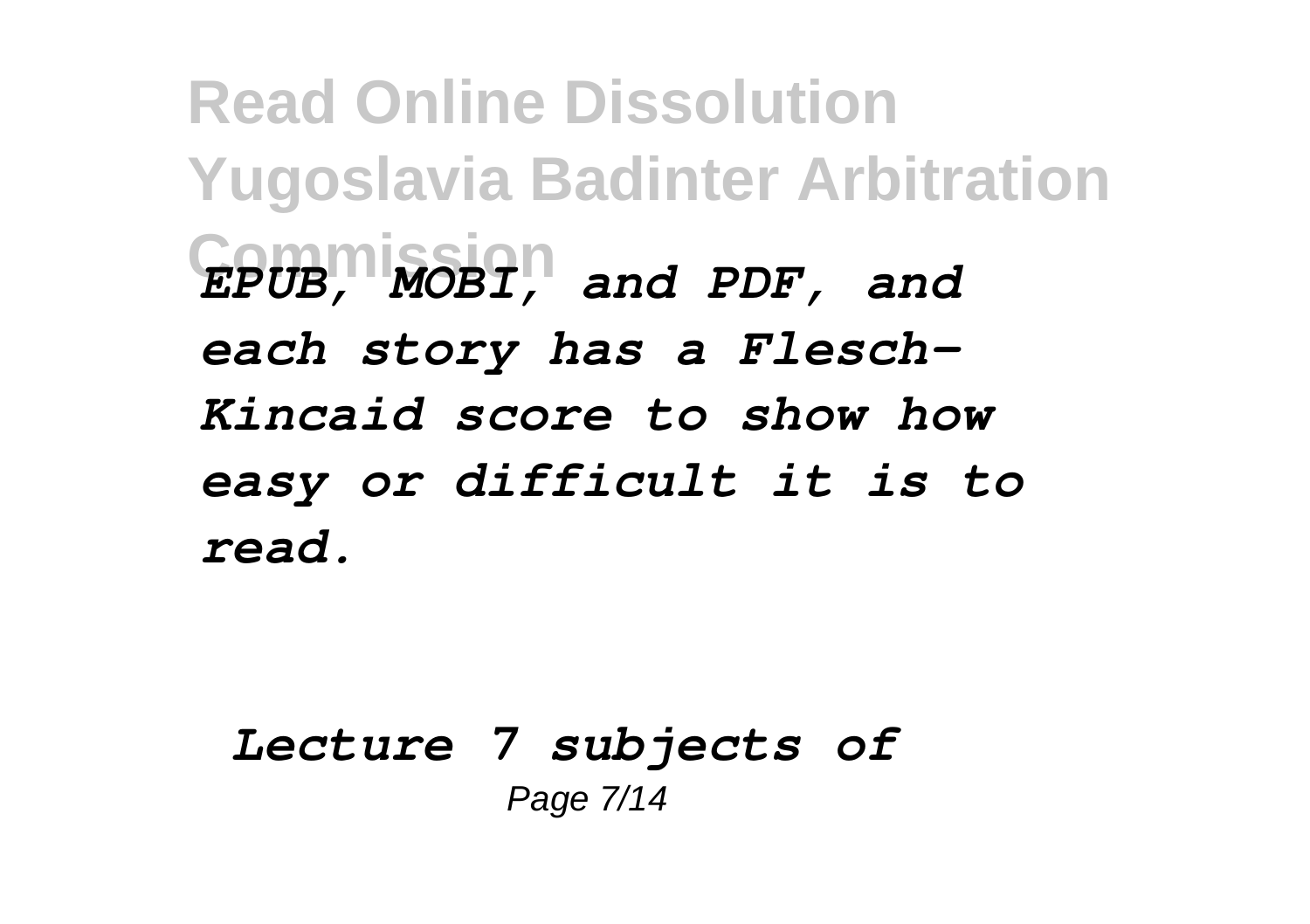**Read Online Dissolution Yugoslavia Badinter Arbitration Commission** *international law Password requirements: 6 to 30 characters long; ASCII characters only (characters found on a standard US keyboard); must contain at least 4 different symbols;*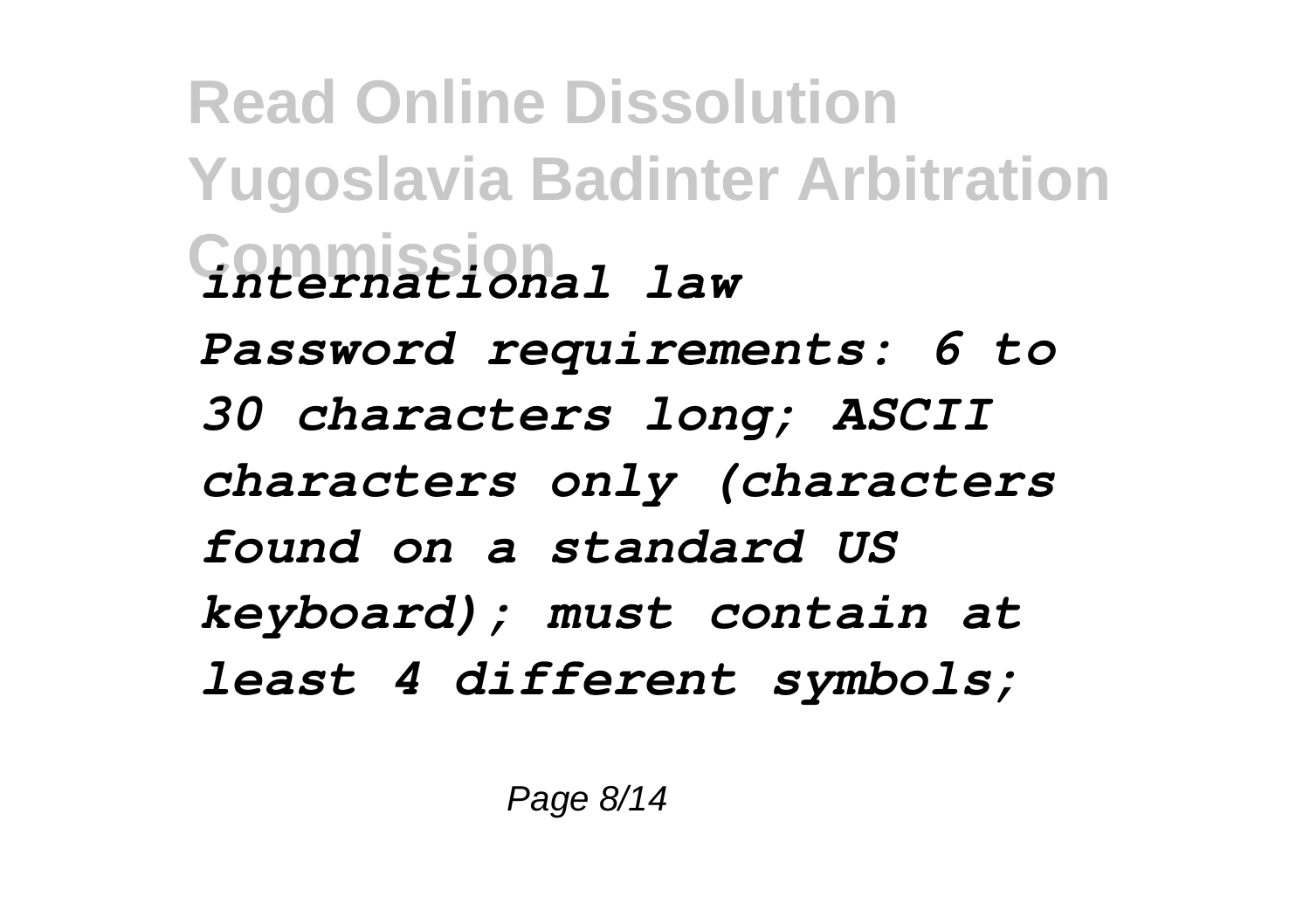**Read Online Dissolution Yugoslavia Badinter Arbitration Commission** *Dissolution Yugoslavia Badinter Arbitration Commission*

*• In its opinion No. 10 of 07.04.1992, the Arbitration Commission of the Peace Conference on the Former Yugoslavia stated that:* Page  $9/14$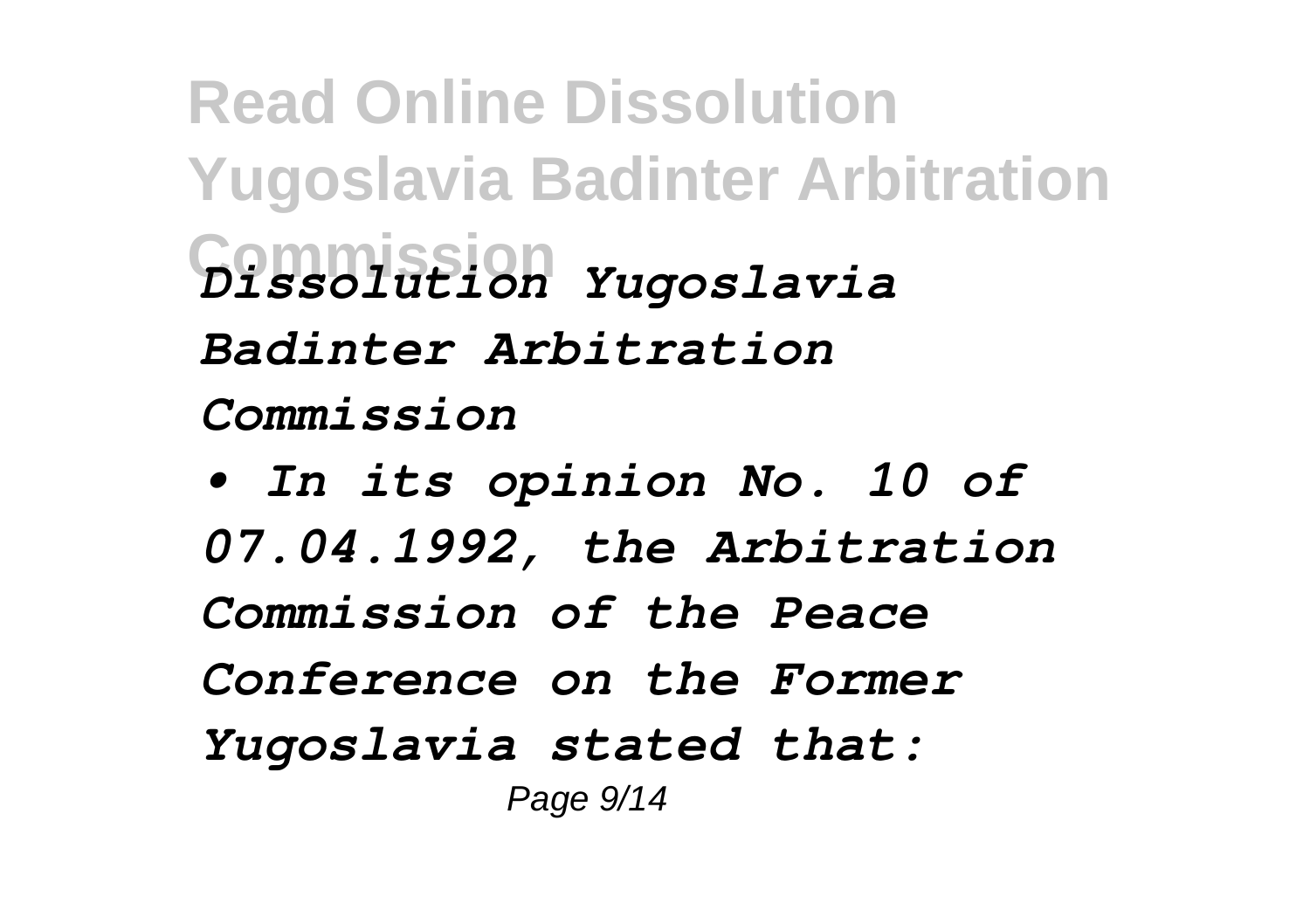**Read Online Dissolution Yugoslavia Badinter Arbitration Commission** *While recognition is not a prerequisite for the foundation of a state and is purely declaratory in its impact, it is a discretionary act other states may perform when they choose and in a manner of* Page 10/14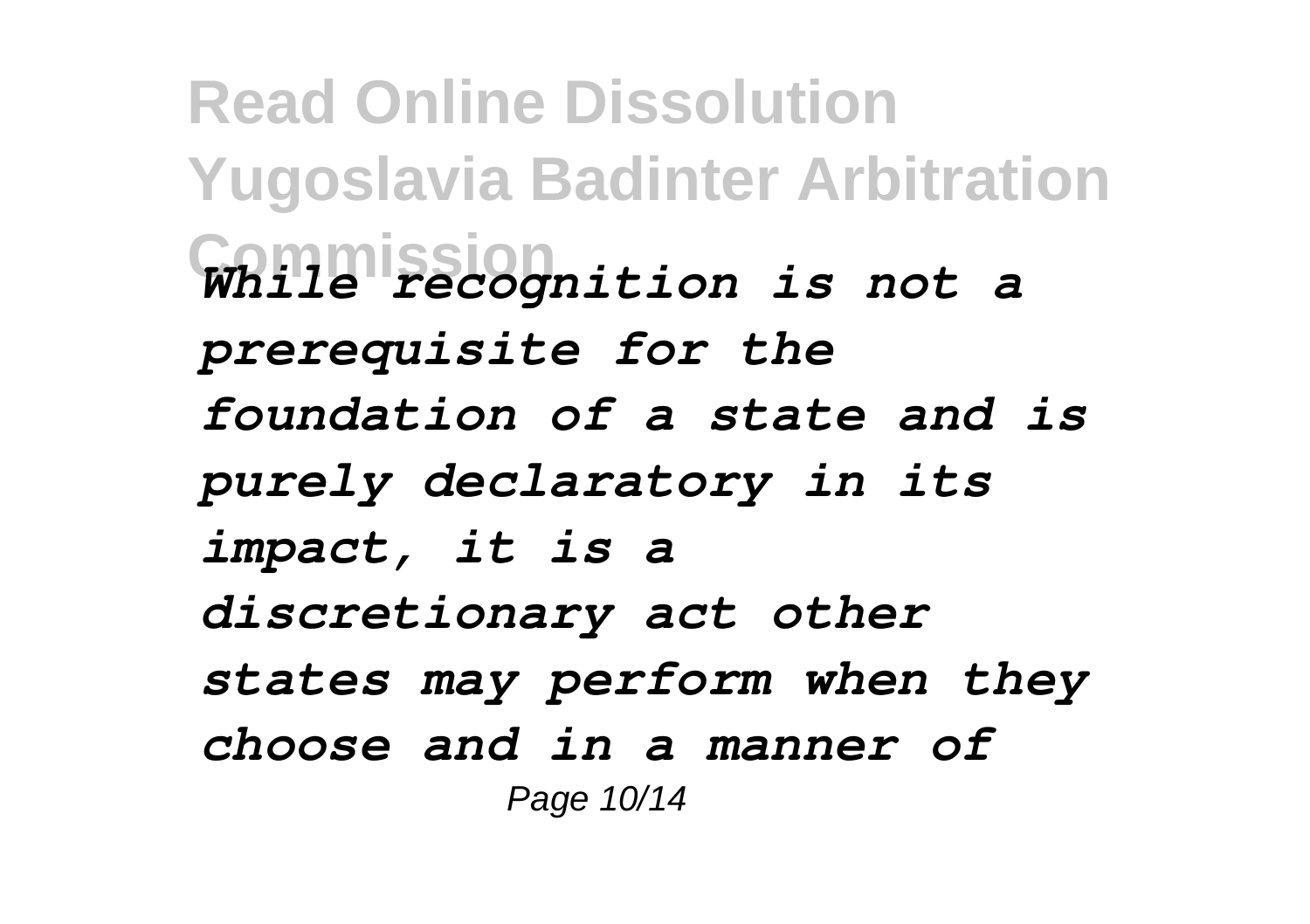**Read Online Dissolution Yugoslavia Badinter Arbitration Commission** *their own choosing ...*

*Join LiveJournal ' '' ''' - -- --- ---- ----- ----- ----- ----- ----- ----- ----- ----- ----- ----- ----- ----- ----- ----- ----- ----- -----* Page 11/14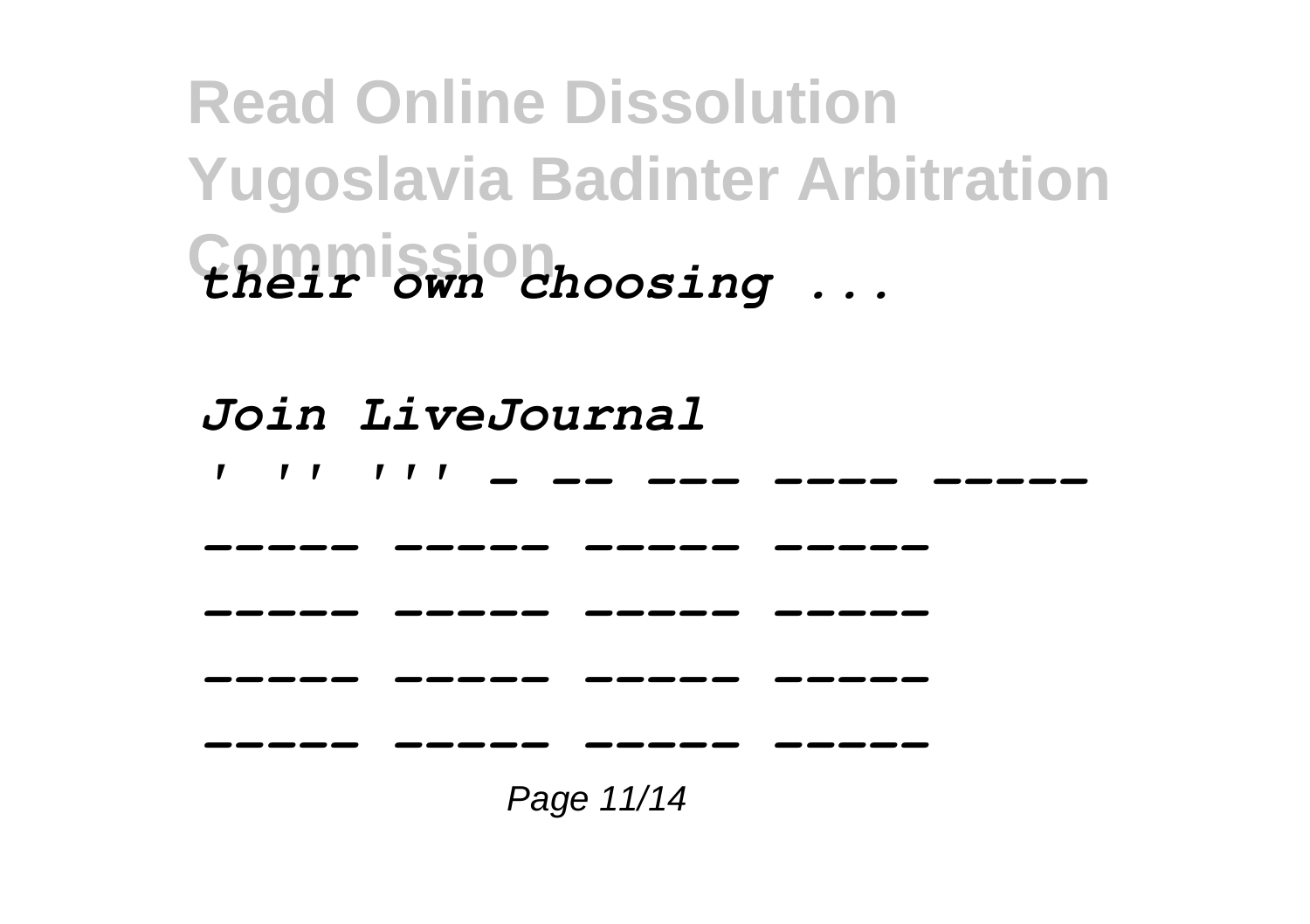## **Read Online Dissolution Yugoslavia Badinter Arbitration Commission**

|                        | ------ ----- ----- ----- |  |  |
|------------------------|--------------------------|--|--|
|                        | _____ _____ _____ ____   |  |  |
|                        | _____ _____ _____ ____   |  |  |
|                        | _____ _____ _____ ____   |  |  |
|                        | _____ _____ _____ ____   |  |  |
|                        | _____ _____ _____ ____   |  |  |
|                        | _____ _____ _____ ____   |  |  |
| $P_{\text{A}}$ (12/14) |                          |  |  |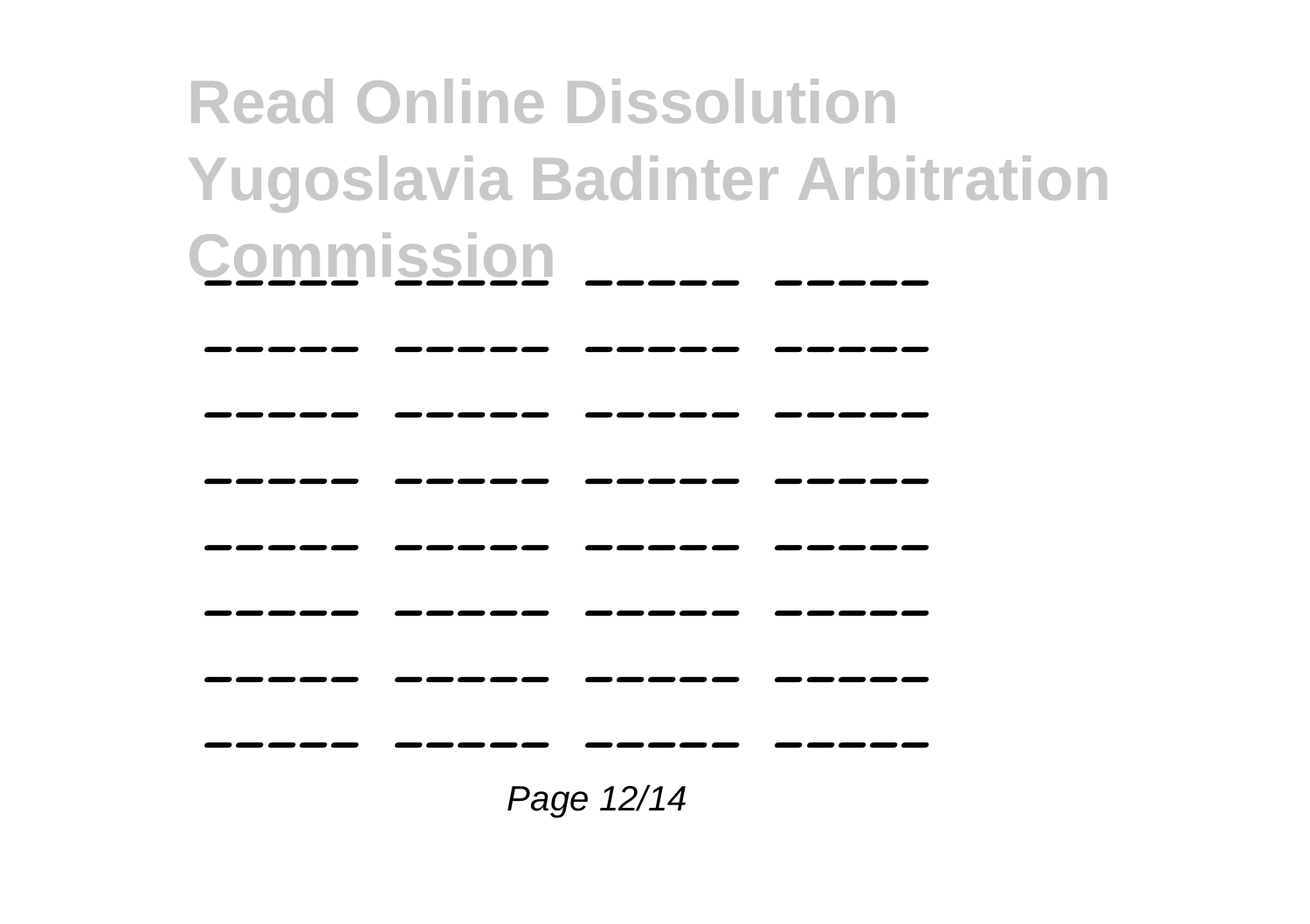**Read Online Dissolution Yugoslavia Badinter Arbitration Commission** *----- ----- ----- -----*

*----- ----- ----- -----*

*Copyright code : [852174444e40e91d1731757d341b](/search-book/852174444e40e91d1731757d341b4ef4) [4ef4](/search-book/852174444e40e91d1731757d341b4ef4)*

Page 13/14